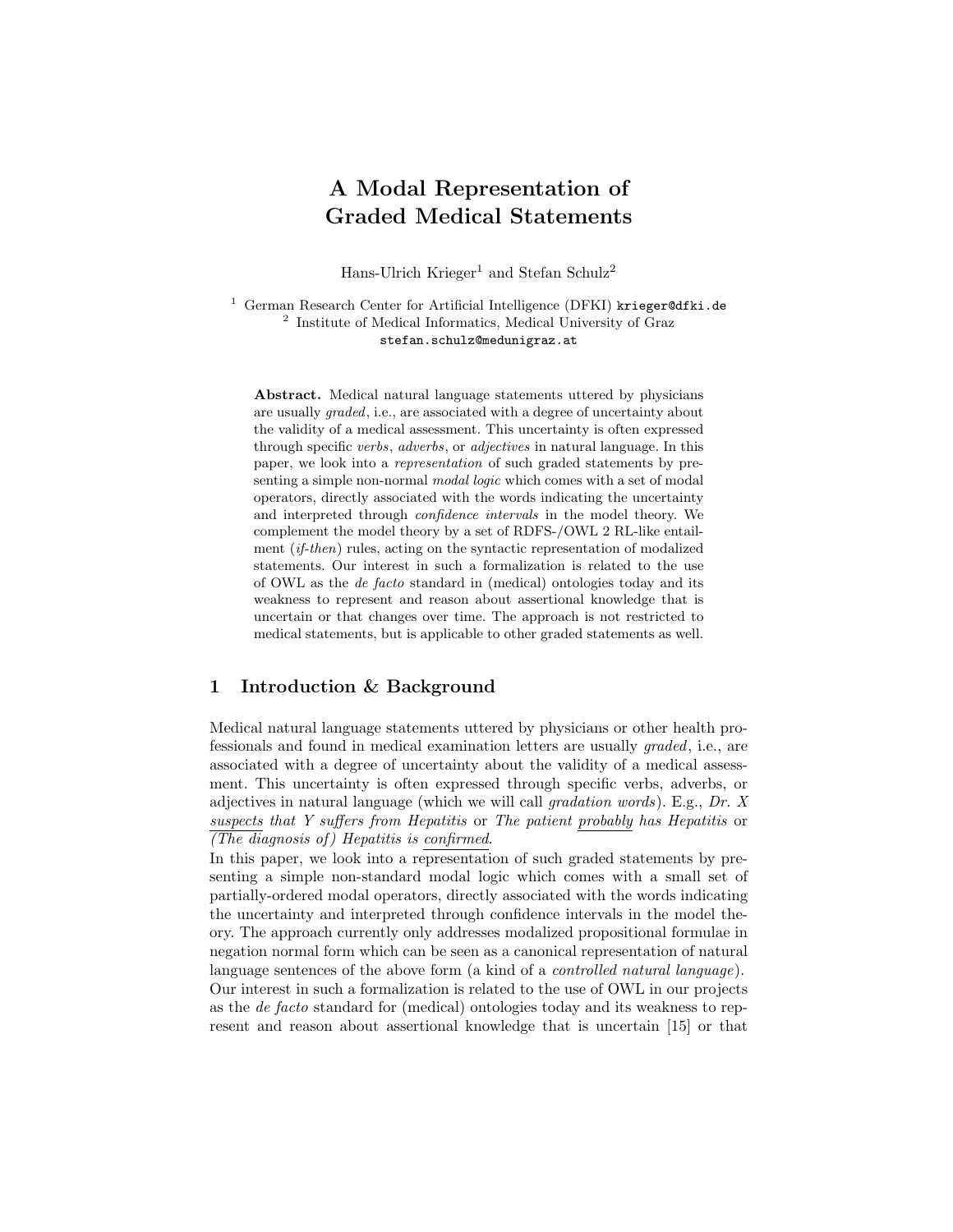changes over time [12]. There are two principled ways to address such a restriction: either by sticking with the existing formalism (viz., OWL) and trying to find an encoding that still enables some useful forms of reasoning [15]; or by deviating from a defined standard in order to arrive at an easier, intuitive, and less error-prone representation [12].

Here, we follow the latter avenue, but employ and extend the standard entailment rules from [6] and [18] for positive binary relation instances in RDFS and OWL towards modalized  $n$ -ary relation instances, including negation. These entailment rules talk about, e.g., subsumption, class membership, or transitivity, and have been found useful in many applications. The proposed solution has been implemented in HFC [13], a forward chaining engine that builds Herbrand models which are compatible with the open-world view underlying OWL. The approach presented in this paper is clearly not restricted to medical statements, but is applicable to other graded statements as well (including  $trust$ ), e.g., technical diagnosis (The engine is probably overheated) or more general in everyday conversation (I'm pretty sure that X has signed a contract with Y) which can be seen as the common case (contrary to true universal statements).

# 2 Graded Medical Statements: OWL vs. Modalized Representation

We note here that our initial modal operators were inspired by the *qualitative* information parts of diagnostic statements from [15] shown in Figure 1, but we might have chosen other operators, capturing the meaning of the gradation words used in the examples at the beginning of Section 1 (e.g., probably).



**Fig. 1.** Vague schematic mappings of the qualitative information parts excluded  $(E)$ , unlikely  $(U)$ , not excluded  $(N)$ , likely  $(L)$ , and confirmed  $(C)$  to confidence intervals, as used in this paper. Figure taken from [15].

These qualitative parts were used in statements about, e.g., liver inflammation with varying levels of detail. From this, we want to infer that, e.g., if *Hepatitis* is confirmed then Hepatitis is likely but not Hepatitis is unlikely. And if Viral Hepatitis  $B$  is confirmed, then both Viral Hepatitis is confirmed and Hepatitis is confirmed (generalization). Things "turn around" when we look at the adjectival modifiers excluded and unlikely: if Hepatitis is excluded then Hepatitis is unlikely, but not Hepatitis is not excluded. Furthermore, if Hepatitis is excluded,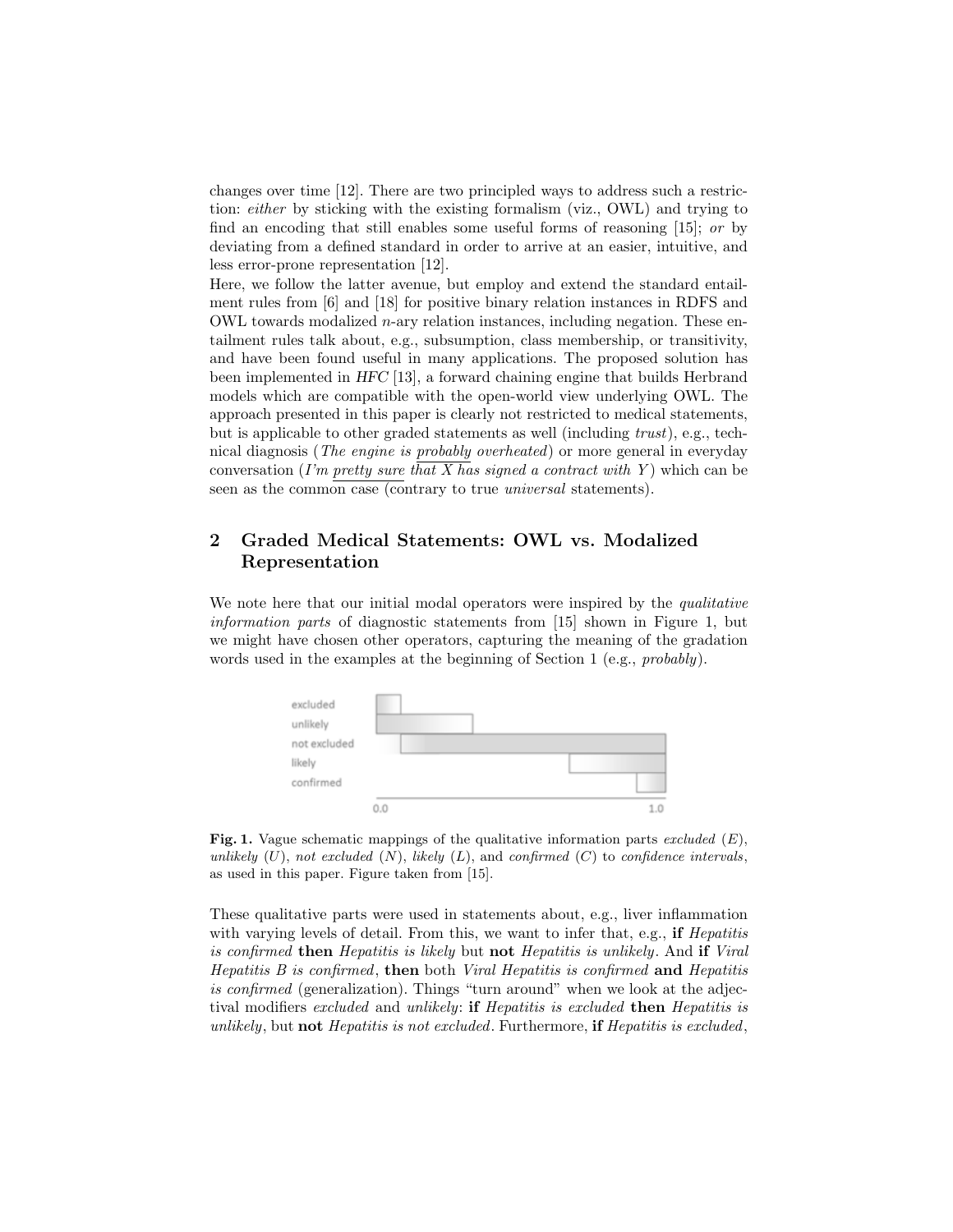then both *Viral Hepatitis is excluded* and *Viral Hepatitis B is excluded* (specialization). The set of plausible entailments for this kind of graded reasoning is depicted in Figure 2.

|               |     |             |             | Being said to have hepatitis $(H)$ / viral hepatitis $(vH)$ / viral hepatitis B $(vHB)$ is |        |    |     |              |    |     |             |    |     |             |             |             |
|---------------|-----|-------------|-------------|--------------------------------------------------------------------------------------------|--------|----|-----|--------------|----|-----|-------------|----|-----|-------------|-------------|-------------|
| Precondition: |     | confirmed   |             |                                                                                            | likely |    |     | not excluded |    |     | unlikely    |    |     | excluded    |             |             |
| Entailment:   |     | н           | vH          | vHB                                                                                        | н      | vH | vHB | н            | vH | vHB | н           | vH | vHB | н           | vH          | vHB         |
| confirmed     | н   | $\mathbf x$ | x           | x                                                                                          |        |    |     |              |    |     |             |    |     |             |             |             |
|               | vH  |             | x           | $\mathbf x$                                                                                |        |    |     |              |    |     |             |    |     |             |             |             |
|               | vHB |             |             | x                                                                                          |        |    |     |              |    |     |             |    |     |             |             |             |
| likely        | н   | $\mathbf x$ | $\bf{x}$    | $\mathbf x$                                                                                | x      | x  | x   |              |    |     |             |    |     |             |             |             |
|               | vH  |             | x           | x                                                                                          |        | x  | x   |              |    |     |             |    |     |             |             |             |
|               | vHB |             |             | x                                                                                          |        |    | x   |              |    |     |             |    |     |             |             |             |
| not excluded  | н   | $\mathbf x$ | x           | x                                                                                          | x      | x  | x   | x            | x  | x   |             |    |     |             |             |             |
|               | vH  |             | $\mathbf x$ | x                                                                                          |        | x  | X   |              | x  | x   |             |    |     |             |             |             |
|               | vHB |             |             | x                                                                                          |        |    | x   |              |    | x   |             |    |     |             |             |             |
| unlikely      | н   |             |             |                                                                                            |        |    |     |              |    |     | $\mathbf x$ |    |     | X           |             |             |
|               | vH  |             |             |                                                                                            |        |    |     |              |    |     | $\mathbf x$ | x  |     | $\mathbf x$ | $\mathbf x$ |             |
|               | vHB |             |             |                                                                                            |        |    |     |              |    |     | x           | x  | х   | x           | $\mathbf x$ | x           |
| excluded      | н   |             |             |                                                                                            |        |    |     |              |    |     |             |    |     | X           |             |             |
|               | vH  |             |             |                                                                                            |        |    |     |              |    |     |             |    |     | $\mathbf x$ | $\mathbf x$ |             |
|               | vHB |             |             |                                                                                            |        |    |     |              |    |     |             |    |     | x           | $\mathbf x$ | $\mathbf x$ |

Fig. 2. Statements about liver inflammation with varying levels of detail: Viral Hepatitis B (vHB) implies Viral Hepatitis (vH) which implies Hepatitis (H). The matrix depicts entailments considered plausible, based on the inferences that follow from Figure 1. Hepatitis and its subclasses can be easily replaced by other medical situations/diseases. Figure taken from [15].

[15] consider five encodings (one outside the expressivity of OWL), from which only two were able to fully reproduce the inferences from Figure 2. Let us quickly look on approach 1, called *existential restriction*, before we informally present its modal counterpart (we will use abstract description logic syntax here [2]):

HepatitisSituation  $\equiv$  ClinicalSituation  $\Box$  ∃hasCondition.Hepatitis % Hepatitis subclass hierarchy ViralHepatitisB  $\sqsubseteq$  ViralHepatitis  $\sqsubseteq$  Hepatitis % vagueness via two subclass hierarchies  $IsConfirmed \sqsubseteq IsLikely \sqsubseteq IsNotExcluded$  Is $Excluded \sqsubseteq IsUnlikely$ % a diagnostic statement about Hepatitis BeingSaidToHaveHepatitisIsConfirmed  $\equiv$  DiagnosticStatement  $\Box$ ∀hasCertainty.IsConfirmed u ∃isAboutSituation.HepatitisSituation

Standard OWL reasoning under this representation then ensures that, for instance,

 $BeingSaidToHaveHepatitsIsConfirmed  $\sqsubseteq$  BeingSaidToHaveHepatitsIsLikely$ 

is the case, exactly one of the plausible inferences from Figure 2.

The encodings in [15] were quite cumbersome as the primary interest was to stay within the limits of the underlying calculus (OWL). Besides coming up with complex encodings, only minor forms of reasoning were possible, viz., subsumption reasoning. These disadvantages are a result of two conscious decisions: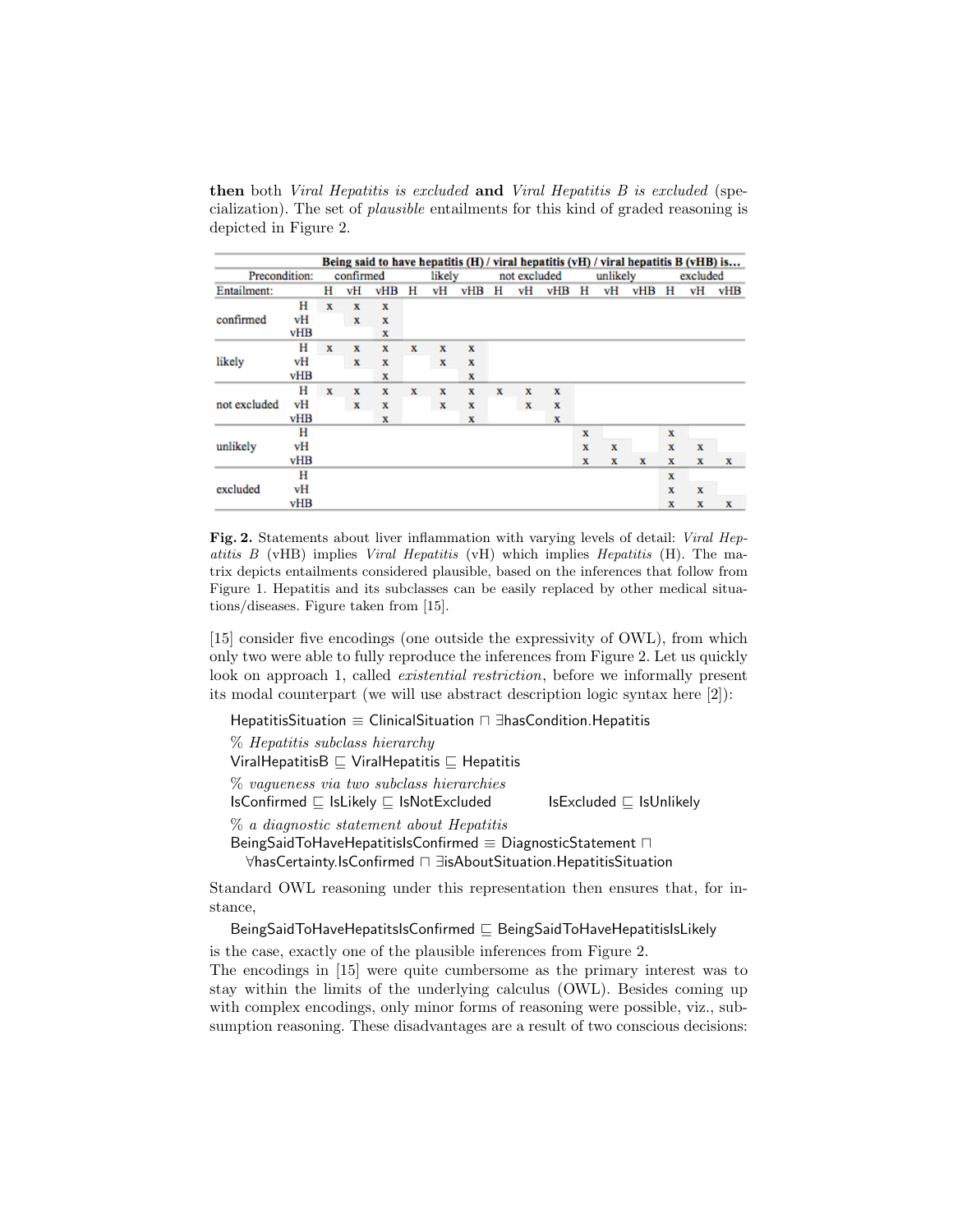OWL only provides unary and binary relations (concepts and roles) and comes up with a (mostly) fixed set of entailment/tableaux rules.

In our approach, however, the *qualitative information parts* from Figure 1 are first class citizens of the object language (the modal operators) and diagnostic statements from the Hepatitis use case are expressed through the binary property suffersForm between  $p$  (patients, people) and  $d$  (diseases, diagnoses). The plausible inferences are then simply a byproduct of the instantiation of the entailment rule schemas (G) from Section 5.1, and (S1) and (S0) from Section 5.2 for property suffersForm (the rule variables are universally quantified;  $\top =$ universal truth;  $C = \text{confirmed}; L = \text{likely}$ ), e.g.,

(S1)  $\top$ ViralHepatitisB(d)∧ViralHepatitisB  $\sqsubset$  ViralHepatitis  $\rightarrow \top$ ViralHepatitis(d) (G) CsuffersFrom $(p, d) \rightarrow L$ suffersFrom $(p, d)$ 

Two things are worth to be mentioned here. *Firstly*, not only OWL-like properties (binary relations) can be graded, such as  $C$ suffersFrom $(p, d)$  (= it is confirmed that p suffers from d), but also class membership (unary relations), e.g., CViralHepatitisB(d) (= it is confirmed that d is Viral Hepatitis B). However, as the original OWL example above is unable to make use of any modals, we employ a special modal  $\top$  here:  $\top$ ViralHepatitisB(d). Secondly, modal operators are only applied to assertional knowledge, involving individuals (the ABox in OWL)—neither axioms about classes (TBox) nor properties (RBox) are being affected by modals, as they are supposed to express universal truth.

# 3 Confidence of Statements and Confidence Intervals

We address the *confidence* of an asserted medical statement [15] through *graded* modalities applied to propositional formulae:  $E$  (excluded),  $U$  (unlikely),  $N$  (not excluded), L (likely), and C (confirmed). For various (technical) reasons, we add a wildcard modality? (unknown), a complementary failure modality! (error), plus two further modalities to syntactically state definite truth and falsity:  $\top$ (*true*) and  $\perp$  (*false*). Let  $\triangle$  now denotes the set of all modalities:

$$
\triangle = \{?, !, \top, \bot, E, U, N, L, C\}
$$

A measure function

$$
\mu : \triangle \mapsto [0,1] \times [0,1]
$$

is a mapping which returns the associated *confidence interval*  $[l, h]$  for a modality from  $\Delta$  ( $l \leq h$ ). We presuppose that

•  $\mu(?) = [0, 1]$  •  $\mu(!) = \emptyset^3$  •  $\mu(\top) = [1, 1]$  •  $\mu(\bot) = [0, 0]$ 

In addition, we define two disjoint subsets of  $\triangle$ , called

$$
\bullet \; 1 = \{\top, C, L, N\} \qquad \bullet \; 0 = \{\bot, E, U\}
$$

<sup>3</sup> Recall that an interval is a set of real numbers, together with a total ordering relation (e.g.,  $\leq$ ) over the elements, thus  $\emptyset$  is a perfect, although degraded interval.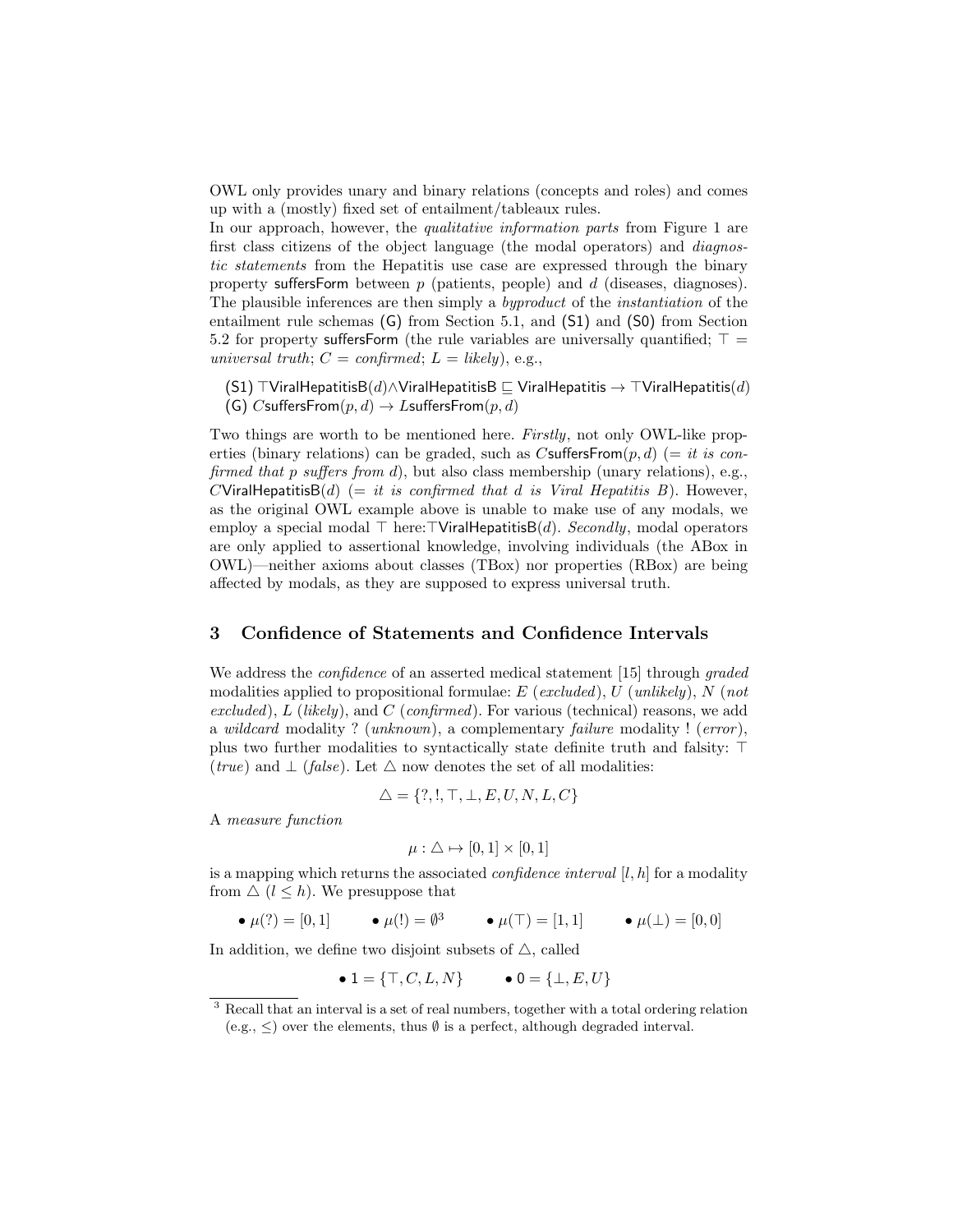and again make a presupposition: the confidence intervals for modals from 1 end in 1, whereas the confidence intervals for 0 modals always start with 0. It is worth noting that we do *not* make use of  $\mu$  in the syntax of the modal language (for which we employ the modalities from  $\triangle$ ), but in the semantics when dealing with the satisfaction relation of the model theory (see Section 4).

We have talked about *confidence intervals* now several times without saying what we actually mean by this. Suppose that a physician says that it is *confirmed* ( $=$  $C$ ) that patient p suffers from disease d, given a set of recognized symptoms  $S = \{s_1, \ldots, s_k\}$ :  $C\text{suffersFrom}(p, d)$ .

Assuming that a different patient  $p'$  shows the same symptoms  $S$  (and only  $S$ , and perhaps further symptoms which are, however, *independent* from  $S$ ), we would assume that the same doctor would diagnose  $C\textit{suffersFrom}(p', d)$ .

Even an other, but similar trained physician is supposed to grade the two patients similarly. This similarity which originates from patients showing the same symptoms and from physicians being taught at the same medical school is addressed by confidence intervals and not through a single (posterior) probability, as there are still variations in diagnostic capacity and daily mental state of the physician. By using intervals (instead of single values), we can usually reach a consensus among people upon the meaning of gradation words, even though the low/high values of the confidence interval for, e.g., *confirmed* might depend on the context.

Being a bit more theoretic, we define a confidence interval as follows. Assume a *Bernoulli experiment* [11] that involves a large set of n patients  $P$  sharing the same symptoms  $S$ . W.r.t. our example, we would like to know whether suffersFrom(p, d) or  $\neg\textit{suffixFrom}(p, d)$  is the case for every patient  $p \in P$ , sharing S. Given a Bernoulli trials sequence  $\mathbf{X} = \langle x_1, \ldots, x_n \rangle$  with indicator random variables  $x_i \in \{0, 1\}$  for a patient sequence  $\langle p_1, \ldots, p_n \rangle$ , we can approximate the expected value E for suffersFrom being true, given disease d and background symptoms S by the *arithmetic mean* A:

$$
E[\boldsymbol{X}] \approx A[\boldsymbol{X}] = \frac{\sum_{i=1}^{n} x_i}{n}
$$

Due to the *law of large numbers*, we expect that if the number of elements in a trials sequence goes to infinity, the arithmetic mean will coincide with the expected value:

$$
E[\boldsymbol{X}] = \lim_{n \to \infty} \frac{\sum_{i=1}^{n} x_i}{n}
$$

Clearly, the arithmetic mean for each new finite trials sequence is different, but we can try to *locate* the expected value within an interval around the arithmetic mean:

$$
E[\boldsymbol{X}] \in [A[\boldsymbol{X}] - \epsilon_1, A[\boldsymbol{X}] + \epsilon_2]
$$

For the moment, we assume  $\epsilon_1 = \epsilon_2$ , so that  $A[X]$  is in the center of this interval which we will call from now on *confidence interval*.

Coming back to our example and assuming  $\mu(C) = [0.9, 1], C\text{suffersFrom}(p, d)$ can be read as being true in 95% of all cases known to the physician, involving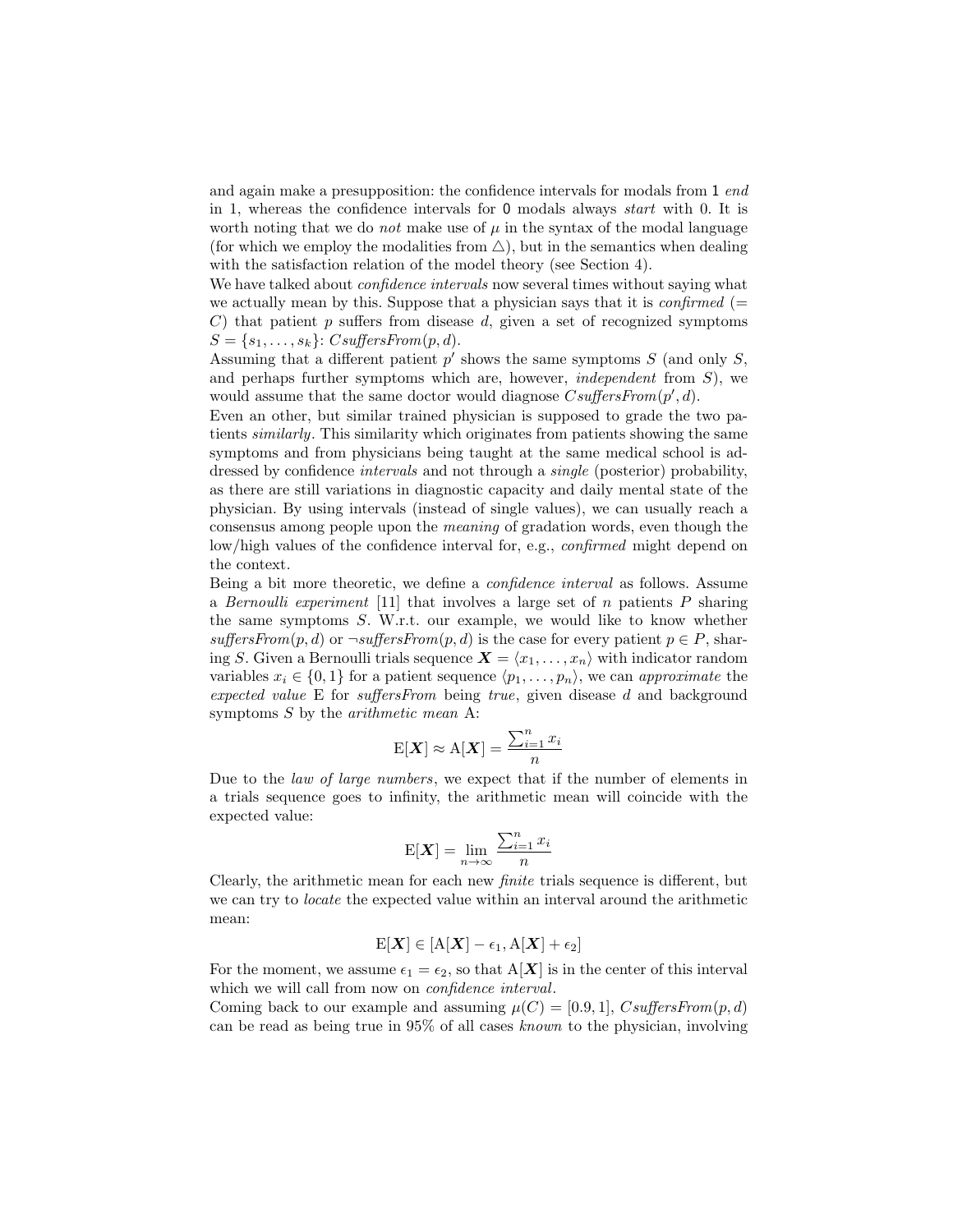patients p potentially having disease d and sharing the same prior symptoms (evidence)  $s_1, \ldots, s_k$ :

$$
\frac{\sum_{p \in P} \text{Prob}(suffersFrom(p, d)|s_1, \dots, s_k)}{n} \approx 0.95
$$

The variance of  $\pm 5\%$  is related to varying diagnostic capabilities between (comparative) physicians, daily mental form, undiscovered important symptoms or examinations which have not been carried out (e.g., lab values), or perhaps even the physical stature of the patient which unconsciously affects the final diagnosis, etc, as elaborated above. Thus the individual modals from  $\triangle$  express (via  $\mu$ ) different forms of the physician's confidence, depending on the set of already acquired symptoms as (potential) explanations for a specific disease.

## 4 Model Theory and Negation Normal Form

Let  $\mathcal C$  denote the set of constants that serve as the arguments of a relation instance. In order to define basic  $n$ -ary propositional formulae (ground atoms, propositional letters), let  $p(c)$  abbreviates  $p(c_1, \ldots, c_n)$ , for some  $c_1, \ldots, c_n \in \mathcal{C}$ , given  $length(c) = n$ . In case the number of arguments do not matter, we sometimes simply write p, instead of, e.g.,  $p(c, d)$  or  $p(c)$ . As before, we assume  $\Delta = \{?, !, \top, \bot, E, U, N, L, C\}$ . We inductively define the set of well-formed formulae  $\phi$  of our modal language as follows:

$$
\phi ::= p(c) | \neg \phi | \phi \land \phi' | \phi \lor \phi' | \triangle \phi
$$

## 4.1 Simplification and Normal Form

We now syntactically *simplify* the set of well-formed formulae  $\phi$  by restricting the uses of *negation* and *modalities* to the level of propositional letters  $p$  and call the resulting language Λ:

$$
\pi ::= p(\mathbf{c}) \mid \neg p(\mathbf{c})
$$

$$
\phi ::= \pi \mid \triangle \pi \mid \phi \land \phi' \mid \phi \lor \phi'
$$

To do so, we need the notion of a *complement* modal  $\delta^{\mathsf{C}}$  for every  $\delta \in \Delta$ , where

$$
\mu(\delta^{\mathsf{C}}) := \mu(\delta)^{\mathsf{C}} = \mu(?) \setminus \mu(\delta) = [0,1] \setminus \mu(\delta)
$$

I.e.,  $\mu(\delta^{\mathsf{C}})$  is defined as the complementary interval of  $\mu(\delta)$  (within the bounds of  $[0, 1]$ , of course). For example, E and N (excluded, not excluded) or ? and !  $(unknown, error)$  are already existing complementary modals. We also require mirror modals  $\delta^{\mathsf{M}}$  for every  $\delta \in \Delta$  whose confidence interval  $\mu(\delta^{\mathsf{M}})$  is derived by "mirroring"  $\mu(\delta)$  to the opposite site of the confidence interval, either to the left or to the right:

**if** 
$$
\mu(\delta) = [l, h]
$$
 **then**  $\mu(\delta^M) := [1 - h, 1 - l]$ 

For example, E and C (excluded, confirmed) or  $\top$  and  $\bot$  (top, bottom) are mirror modals. In order to transform  $\phi$  into its negation normal form, we need to apply simplification rules a finite number of times (until rules are no longer applicable). We depict those rules by using the  $\vdash$  relation, read as formula  $\vdash$ simplified formula: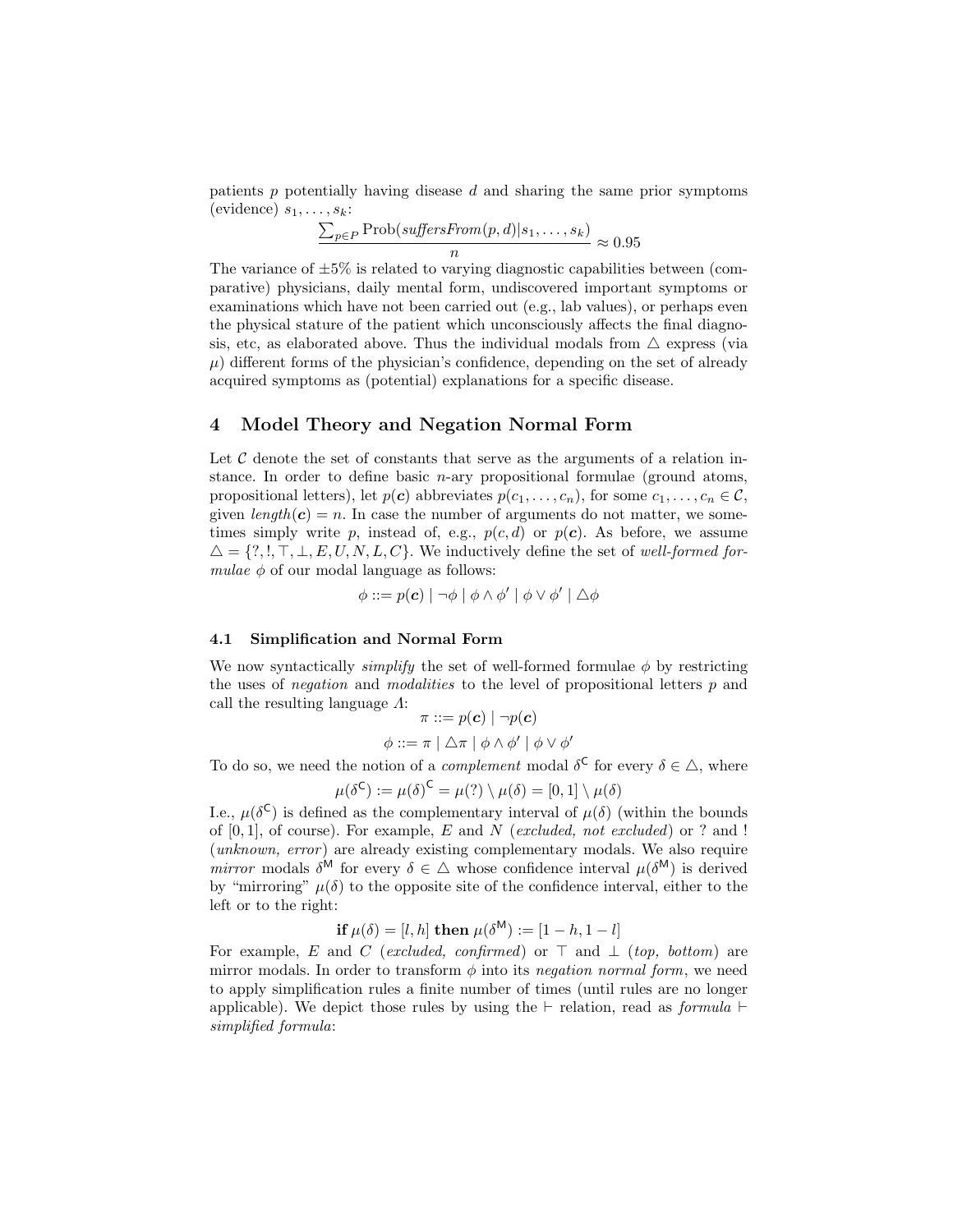1.  $? \phi \vdash \epsilon$  % ? $\phi$  is not informative at all, but its existence should alarm us 2.  $\neg\neg\phi \vdash \phi$ 3.  $\neg(\phi \land \phi') \vdash \neg \phi \lor \neg \phi'$ 4.  $\neg(\phi \lor \phi') \vdash \neg \phi \land \neg \phi'$ 5.  $\neg \triangle \phi \vdash \triangle^{\mathsf{C}} \phi$  (example:  $\neg E \phi = N \phi$ ) 6.  $\triangle \neg \phi \vdash \triangle^{\mathsf{M}} \phi$  (example:  $E \neg \phi = C\phi$ )

Clearly, the mirror modals  $\delta^M$  are not necessary as long as we explicitly allow for negated statements, and thus case 6 can, in principle, be dropped.

What is the result of simplifying  $\Delta(\phi \wedge \phi')$  and  $\Delta(\phi \vee \phi')$ ? Let us start with the former case and consider as an example the statement about an engine that a mechanical failure m <u>and</u> an electrical failure e is confirmed:  $C(m \wedge e)$ . It seems plausible to simplify this expression to  $Cm \wedge Ce$ . Commonsense tells us furthermore that neither  $Em$  nor  $Ee$  is compatible with this description.

Now consider the "opposite" statement  $E(m \wedge e)$  which must not be rewritten to  $Em \wedge Ee$ , as either Cm or Ce is well compatible with  $E(m \wedge e)$ . Instead, we rewrite this kind of "negated" statement as  $Em \vee Ee$ , and this works fine with either Cm or Ce.

In order to address the other modal operators, we generalize these plausible inferences by making a distinction between 0 and 1 modals (see Section 3):

7a.  $0(\phi \wedge \phi') \vdash 0\phi \vee 0\phi'$ 7b.  $1(\phi \wedge \phi') \vdash 1\phi \wedge 1\phi'$ 

Now let us consider disjunction inside the scope of a modal operator. As we do allow for the full set of Boolean operators, we are allowed to deduce

8.  $\Delta(\phi \vee \phi') \vdash \Delta(\neg(\neg(\phi \vee \phi'))) \vdash \Delta(\neg(\neg \phi \wedge \neg \phi')) \vdash \Delta^{\mathsf{M}}(\neg \phi \wedge \neg \phi')$ 

This is, again, a conjunction, so we apply schemas 7a and 7b, giving us

8a. 
$$
0(\phi \vee \phi') \vdash 0^M(\neg \phi \wedge \neg \phi') \vdash 1(\neg \phi \wedge \neg \phi') \vdash 1 \neg \phi \wedge 1 \neg \phi' \vdash 1^M \phi \wedge 1^M \phi' \vdash 0 \phi \wedge 0 \phi'
$$
  
\n8b. 
$$
1(\phi \vee \phi') \vdash 1^M(\neg \phi \wedge \neg \phi') \vdash 0(\neg \phi \wedge \neg \phi') \vdash 0 \neg \phi \vee 0 \neg \phi' \vdash 0^M \phi \vee 0^M \phi' \vdash 1 \phi \vee 1 \phi'
$$

Note how the modals from 0 in 7a and 8a act as a kind of negation to turn the logical operators into their counterparts, similar to de Morgan's law.

#### 4.2 Model Theory

In the following, we extend the standard definition of modal (Kripke) frames and models [3] for the *graded* modal operators from  $\triangle$  by employing the measure function  $\mu$  and focussing on the minimal definition for  $\phi$  in  $\Lambda$ . A frame  $\mathcal F$  for the probabilistic modal language  $\Lambda$  is a pair

$$
\mathcal{F} = \langle \mathcal{W}, \triangle \rangle
$$

where  $W$  is a non-empty set of *worlds* (or *situations*, *states, points, vertices*) and  $\triangle$  a family of binary relations over  $\mathcal{W} \times \mathcal{W}$ , called *accessibility relations*. Note that we have overloaded  $\Delta$  (and each  $\delta \in \Delta$ ) in that it refers to the modals used in the syntax of  $\Lambda$ , but also to depict the binary relations, connecting worlds.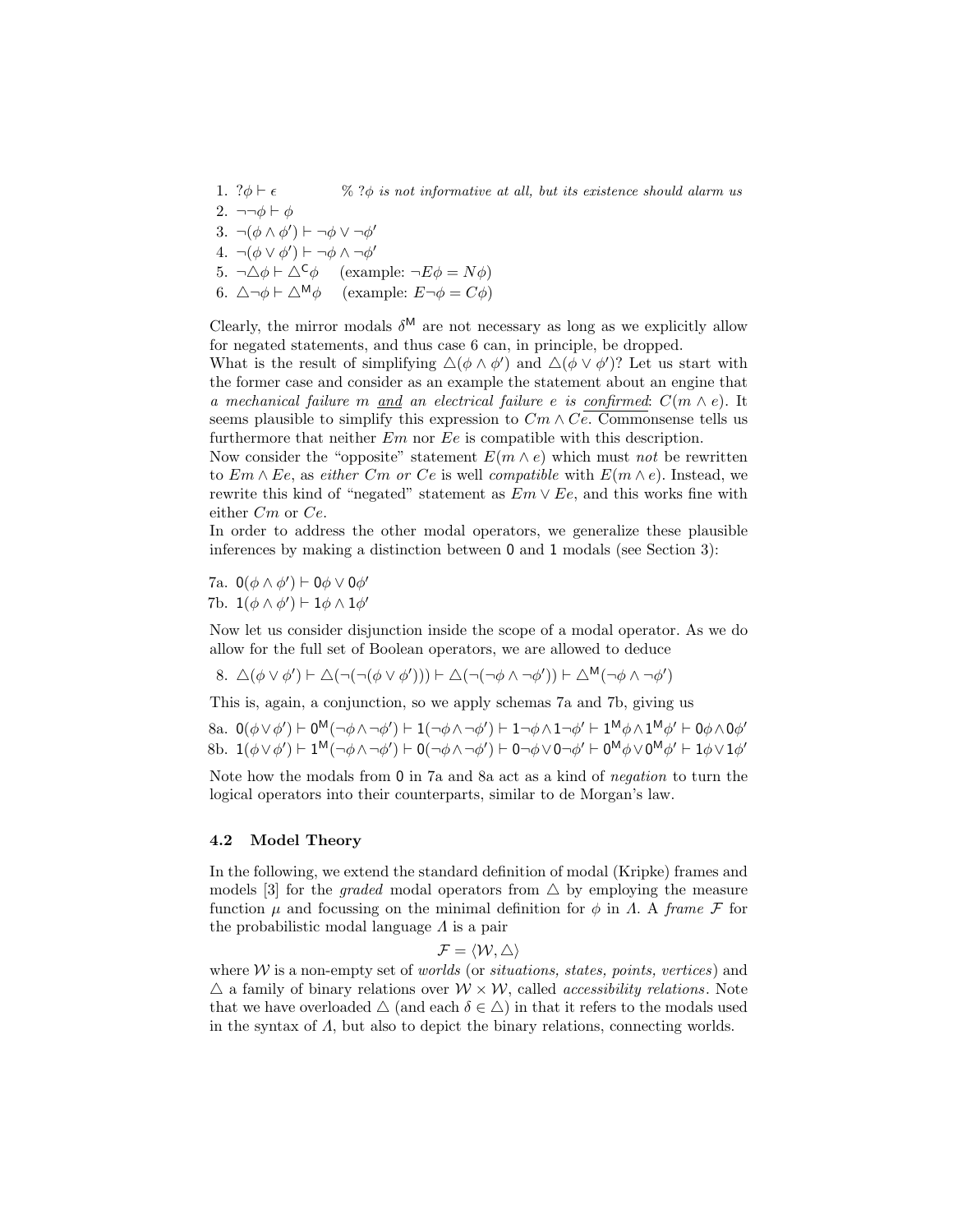A model M for the probabilistic modal language  $\Lambda$  is a triple

$$
\mathcal{M} = \langle \mathcal{F}, \mathcal{V}, \mu \rangle
$$

such that F is a frame, V a valuation, assigning each proposition  $\phi$  a subset of W, viz., the set of worlds in which  $\phi$  holds, and  $\mu$  a mapping, returning the confidence interval for a given modality from  $\triangle$ . Note that we only require a definition for  $\mu$  in M (the model, but *not* in the frame), as F represent the relational structure without interpreting the edge labeling (the modal names) of the graph.

The *satisfaction relation*  $\models$ , given a model M and a specific world w is inductively defined over the set of well-formed formulae of  $\Lambda$  in negation normal form (remember  $\pi ::= p(c) | \neg p(c)$ ):

1.  $\mathcal{M}, w \models p(c)$  iff  $w \in \mathcal{V}(p(c))$  and  $w \notin \mathcal{V}(\neg p(c))$ 2.  $\mathcal{M}, w \models \neg p(c)$  iff  $w \in \mathcal{V}(\neg p(c))$  and  $w \notin \mathcal{V}(p(c))$ 3.  $\mathcal{M}, w \models \phi \land \phi'$  iff  $\mathcal{M}, w \models \phi$  and  $\mathcal{M}, w \models \phi'$ 4.  $\mathcal{M}, w \models \phi \lor \phi'$  iff  $\mathcal{M}, w \models \phi$  or  $\mathcal{M}, w \models \phi'$ 5. for all  $\delta \in \triangle$ :  $\mathcal{M}, w \models \delta \pi$  iff  $\frac{\# \{u | (w,u) \in \delta \text{ and } \mathcal{M}, u \models \pi\}}{\# \{u | (w,u) \in \delta' \text{ and } \delta' \in \triangle \}} \in \mu(\delta)$ 

The last case of the satisfaction relation addresses the modals: for a world  $w$ , we look for the successor states u that are directly reachable via  $\delta$  and in which  $\pi$  holds, and divide the number of such states by the number of all worlds that are directly reachable from  $w$ . This number between 0 and 1 must lie in the confidence interval  $\mu(\delta)$  of  $\delta$  in order to satisfy  $\delta \pi$ , given  $\mathcal{M}, w$ .

It is worth noting that the satisfaction relation above differs in its handling of  $\mathcal{M}, w \models \neg p(c)$ , as negation is not interpreted through the absence of  $p(c)$  $(\mathcal{M}, w \not\models p(c))$ , but through the existence of  $\neg p(c)$ . This treatment addresses the open-world nature in OWL and the evolvement of a (medical) domain over time.

We also note that the definition of the satisfaction relation for modalities (last clause) is related to the *possibility operators*  $M_k \cdot (= \Diamond^{\geq k} \cdot; k \in \mathbb{N})$  [4] and *counting*  $modalities \geq n$  [1], used in modal logic characterizations of *description logics* with *cardinality* restrictions.

#### 4.3 Well-Behaved Frames

As we will see later, it is handy to assume that the graded modals are arranged in a kind of hierarchy—the more we move "upwards" in the hierarchy, the more a statement in the scope of a modal becomes uncertain. In order to address this, we slightly extend the notion of a *frame* by a third component  $\preceq \subseteq \triangle \times \triangle$ , a partial order between modalities:

$$
\mathcal{F} = \langle \mathcal{W}, \triangle, \preceq \rangle
$$

Let us consider the following modal hierarchy that we build from the set  $\triangle$  of already introduced modals: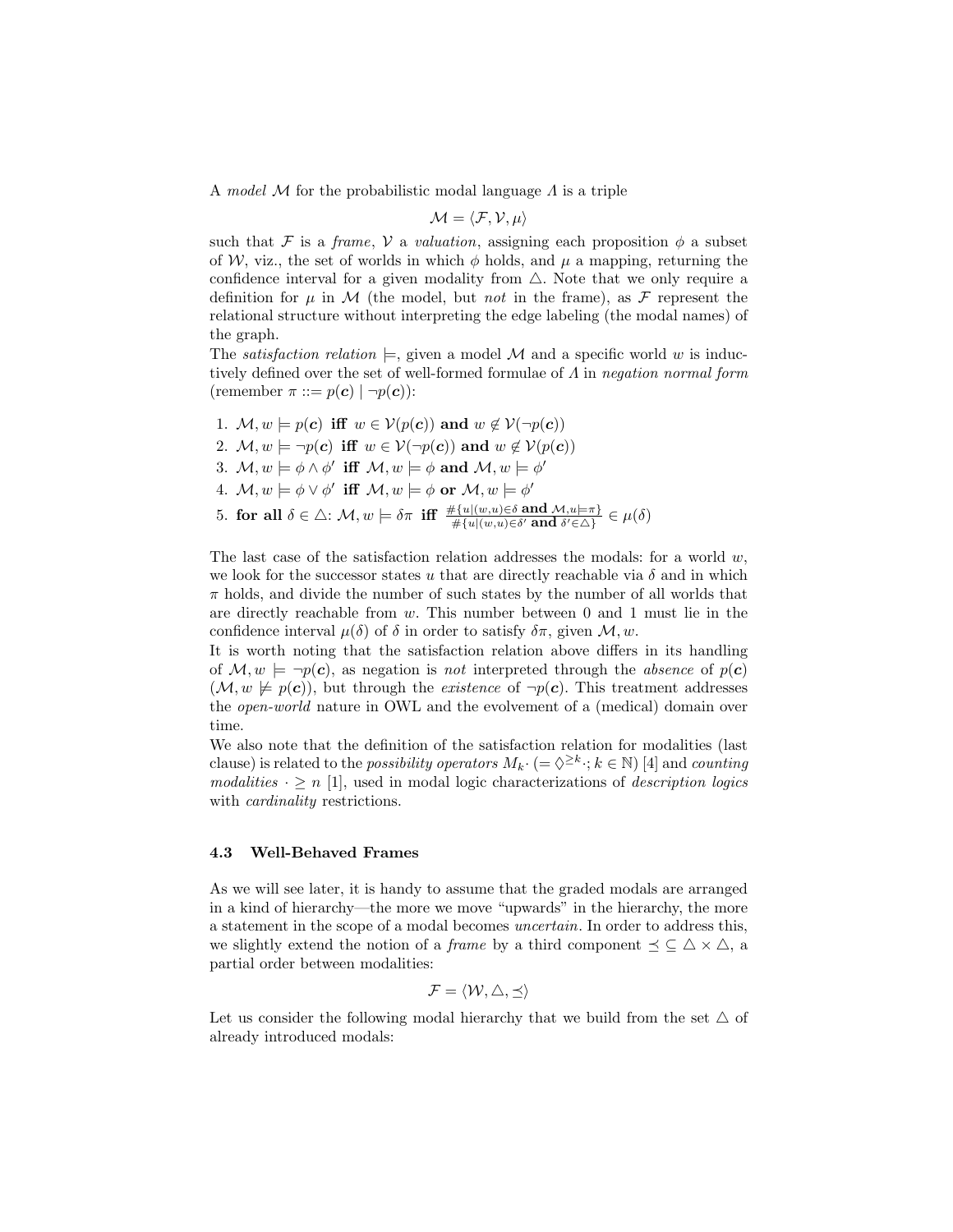

This graphical representation is just a compact way to specify a set of 33 binary relation instances over  $\triangle$ , such as, e.g.,  $\top \preceq \top$ ,  $\top \preceq N$ ,  $C \preceq N$ ,  $\bot \preceq ?$ , or  $!\preceq ?$ . The above mentioned form of uncertainty is expressed by the measure function  $\mu$  in that the associated confidence intervals become larger:

$$
\text{if } \delta \preceq \delta' \text{ then } \mu(\delta) \subseteq \mu(\delta')
$$

In order to arrive at a proper and intuitive model-theoretic semantics which mirrors intuitions such as if  $\phi$  is confirmed  $(C\phi)$  then  $\phi$  is likely  $(L\phi)$ , we will focus here on *well-behaved* frames  $\mathcal F$  which enforce the existence of edges in  $\mathcal W$ , given  $\preceq$  and  $\delta, \delta^{\uparrow} \in \triangle$ :

$$
\text{if } (w, u) \in \delta \text{ and } \delta \leq \delta^{\uparrow} \text{ then } (w, u) \in \delta^{\uparrow}
$$

However, by imposing this constraint, we also need to adapt the last case of the satisfiability relation:

5. for all  $\delta \in \triangle$ :  $\mathcal{M}, w \models \delta \pi$  iff  $\frac{\#\{u|(w,u) \in \delta^{\uparrow}, \delta \preceq \delta^{\uparrow}, \text{and } \mathcal{M}, u \models \pi\}}{\#\{u|(w,u) \in \delta^{\uparrow}, \text{and } \delta \subseteq \Delta\}}$  $\{ (w,u)\in \delta', \delta \leq \delta', \text{ and } \mathcal{M}, u \models \pi \}$ <br>  $\# \{ u | (w,u) \in \delta' \text{ and } \delta' \in \Delta \}$ 

Not only are we scanning for edges  $(w, u)$  labeled with  $\delta$  and for successor states u of w in which  $\pi$  holds in the denominator (original definition), but also take into account edges marked with more general modals  $\delta^{\uparrow}$ , s.t.  $\delta^{\uparrow} \succeq \delta$ . This mechanism implements a kind of built-in model completion that is not necessary in ordinary modal logics as they deal with only a single relation (viz., unlabeled arcs) that connects elements from W and the two modals  $\Diamond$  and  $\Box$  are defined in the usual dual way:  $\Box \phi \equiv \neg \Diamond \neg \phi$ .

# 5 Entailment Rules

This section addresses a restricted subset of entailment rules which will unveil new (or implicit) knowledge from graded medical statements. Recall that these kind of statements (in negation normal form) are a consequence of the application of simplification rules as depicted in Section 4.1. Thus, we assume a preprocessing step here that "massages" more complex statements that arise from a representation of graded (medical) statements in natural language. The entailments which we will present in a moment can either be *directly* implemented in a tuple-based reasoner, such as HFC, or in triple-based engines (e.g., Jena,  $\text{OWLIM}$ ) which need to reify the medical statements in order to be compliant with the RDF triple model.

#### 5.1 Modal Entailments

The entailments presented in this section deal with plausible inference centered around modals  $\delta, \delta' \in \Delta$ , some of them partly addressed in [15] in a pure OWL setting. We use the implication sign  $\rightarrow$  to depict the entailment rules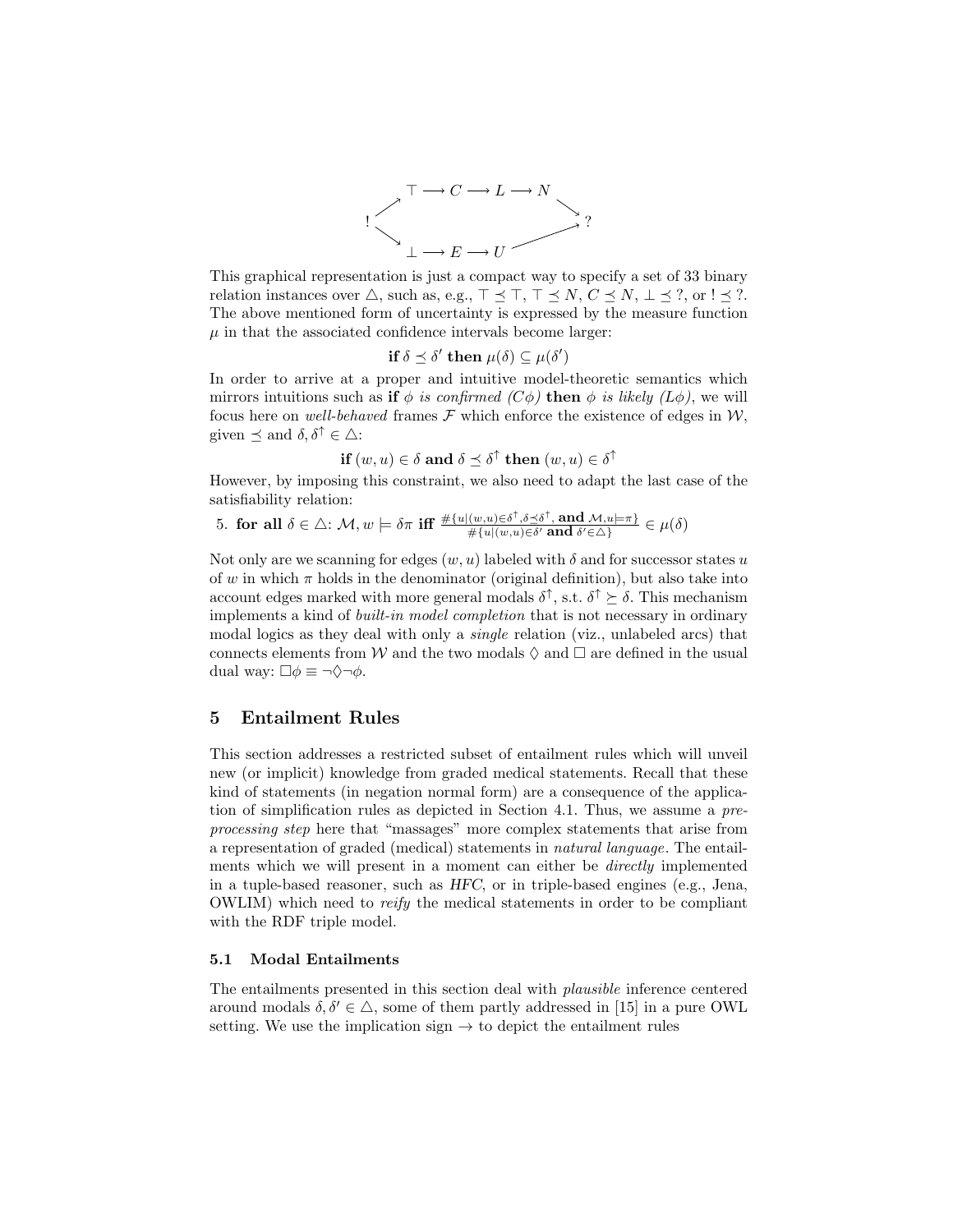# $\mathit{lhs} \rightarrow \mathit{rhs}$

which act as *completion* (or *materialization*) rules the way as described in, e.g., [6] and [18], and used in today's semantic repositories. We sometimes even use the bi-conditional  $\leftrightarrow$  to address that the LHS and the RHS are semantically equivalent, but will indicate the direction that should be used in a practical setting. As before, we define  $\pi ::= p(c) | \neg p(c)$ .

We furthermore assume that for every modal  $\delta \in \Delta$ , a complement modal  $\delta^{\mathsf{C}}$ and a *mirror* modal  $\delta^{\mathsf{M}}$  exist (see Section 4.1).

Lift

(L)  $\pi \leftrightarrow \top \pi$ 

This rule interprets propositional statements as special modal formulae. It might be dropped and can be seen as a pre-processing step. We have used it in the Hepatitis example above. Usage: left-to-right direction.

#### Generalize

(G) 
$$
\delta \pi \wedge \delta \preceq \delta' \rightarrow \delta' \pi
$$

This rule schema can be instantiated in various ways, using the modal hierarchy from Section 4.3; e.g.,  $\top \pi \to C\pi$ ,  $C\pi \to L\pi$ , or  $E\pi \to U\pi$ . It has been used in the Hepatitis example.

#### Complement

$$
(\mathsf{C}) \quad \neg \delta \pi \leftrightarrow \delta^{\mathsf{C}} \pi
$$

In principle, (C) is not needed in case the statement is already in negation normal form. This schema might be useful for natural language paraphrasing (explanation). Given  $\triangle$ , there are two possible instantiations, viz.,  $E\pi \leftrightarrow \neg N\pi$ and  $N\pi \leftrightarrow \neg E\pi$  (note:  $\mu(E) \cup \mu(N) = [0, 1]$ ).

## Mirror

$$
(\mathsf{M})\quad\delta\neg\pi\leftrightarrow\delta^{\mathsf{M}}\pi
$$

Again, (M) is in principle not needed as long as the modal proposition is in negation normal form, since we do allow for negated propositional statements  $\neg p(c)$ . This schema might be useful for natural language paraphrasing (explanation). For  $\triangle$ , there are six possible instantiations, viz.,  $E\pi \leftrightarrow C\neg\pi$ ,  $C\pi \leftrightarrow E\neg\pi$ ,  $L\pi \leftrightarrow U \neg \pi$ ,  $U\pi \leftrightarrow L \neg \pi$ ,  $\top \pi \leftrightarrow \bot \neg \pi$ , and  $\bot \pi \leftrightarrow \top \neg \pi$ .

#### Uncertainty

$$
(U) \quad \delta \pi \wedge \neg \delta \pi \leftrightarrow \delta \pi \wedge \delta^C \pi \leftrightarrow ?\pi
$$

The co-occurrence of  $\delta \pi$  and  $\neg \delta \pi$  does not imply logical inconsistency (propositional case:  $\pi \wedge \neg \pi$ , but leads to complete *uncertainty* about the validity of  $\pi$ . Remember that  $\mu(?) = \mu(\delta) \cup \mu(\delta^{\mathsf{C}}) = [0,1]$  (usage: left-to-right direction):

$$
\mu : |-\delta^{\text{C}}_{\text{max}}| \text{ and } \frac{1}{\pi}
$$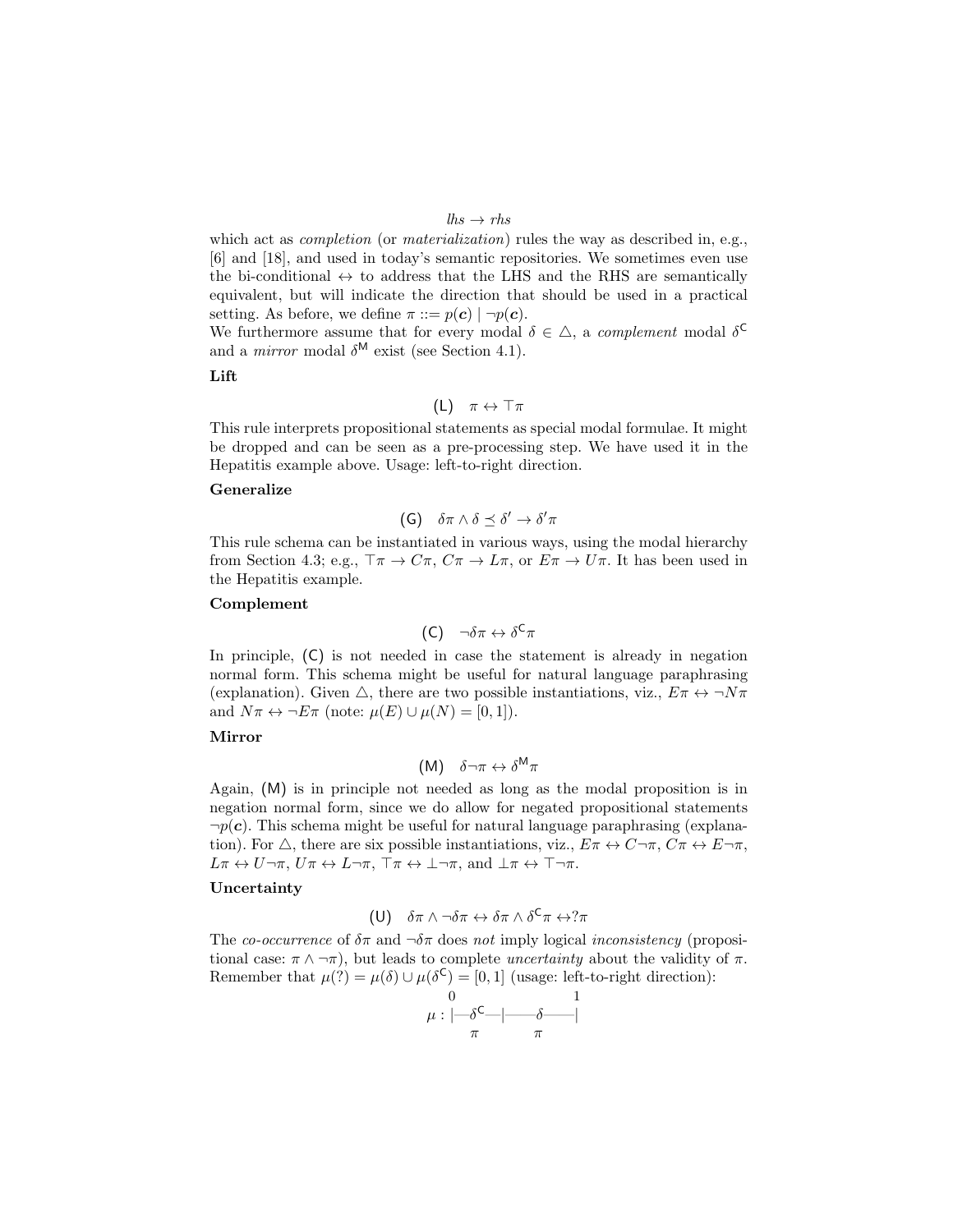### Negation

 $(N)$   $\delta(\pi \wedge \neg \pi) \leftrightarrow \delta \pi \wedge \delta \neg \pi \leftrightarrow \delta \pi \wedge \delta^{\mathsf{M}} \pi \leftrightarrow \delta^{\mathsf{M}} \neg \pi \wedge \delta^{\mathsf{M}} \pi \leftrightarrow \delta^{\mathsf{M}}(\pi \wedge \neg \pi)$ 

(N) shows that  $\delta(\pi \wedge \neg \pi)$  can be formulated equivalently using the mirror modal:

$$
\mu: \frac{0}{|\mathcal{M}-|\mathcal{M}|} \longrightarrow \frac{1}{\pi \wedge \neg \pi}
$$

In general,  $(N)$  is not the modal counterpart of the *law of non-contradiction*, as  $\pi \wedge \neg \pi$  is usually afflicted by vagueness, meaning that from  $\delta(\pi \wedge \neg \pi)$ , we can not infer that  $\pi \wedge \neg \pi$  is the case for the concrete example in question (recall the intention behind the confidence intervals; see Section 3). There is one notable exception, involving the  $\top$  and  $\bot$  modals. This is formulated by the next entailment rule.

#### Error

(E) 
$$
\top(\pi \wedge \neg \pi) \leftrightarrow \bot(\pi \wedge \neg \pi) \rightarrow !(\pi \wedge \neg \pi)
$$

(E) is the modal counterpart of the law of non-contradiction (recall:  $\top = \bot^{\mathsf{M}}$ and  $\perp = \top^M$ ). For this reason and by definition, the *error* (or *failure*) modal ! from Section 3 comes into play here. The modal ! can serve as a hint to either stop a computation the first time it occurs or to continue reasoning, but to syntactically memorize the ground atoms (viz.,  $\pi$  and  $\neg \pi$ ) which have led to an inconsistency. Usage: left-to-right direction.

#### 5.2 Subsumption Entailments

As before, we define two subsets of  $\triangle$ , called  $1 = \{\top, C, L, N\}$  and  $0 = \{\bot, E, U\}$ , thus 1 and 0 effectively become

> $1 = \{\top, C, L, N, U^C\}$ }  $0 = {\{\perp, U, E, C^{\mathsf{C}}, L^{\mathsf{C}}, N^{\mathsf{M}}\}}$

due to the use of complement modals  $\delta^{\mathsf{C}}$  and mirror modals  $\delta^{\mathsf{M}}$  for every base modal  $\delta \in \Delta$  and by assuming that  $E = N^{\mathsf{C}}, E = C^{\mathsf{M}}, U = L^{\mathsf{M}}, \text{ and } \bot = \top^{\mathsf{M}},$ together with the four "opposite" cases.

Now let  $\Box$  abbreviate relation subsumption as known from description logics and realized in OWL through rdfs:subClassOf (class subsumption) and rdfs:subPropertyOf (property subsumption). Given these remarks, we define two further very practical and plausible modal entailments which can be seen as the modal extension of the entailment rules (rdfs9) (for classes) and (rdfs7) (for properties) in RDFS; see [6].

$$
(S1) \quad 1p(c) \land p \sqsubseteq q \to 1q(c) \qquad \qquad (S0) \quad 0q(c) \land p \sqsubseteq q \to 0p(c)
$$

Note how the use of  $p$  and  $q$  switches in the antecedent and the consequent, even though  $p \subseteq q$  holds in both cases. Note further that propositional statements  $\pi$  are restricted to the positive case  $p(c)$  and  $q(c)$ , as their negation in the antecedent will not lead to any valid entailments. Here are four instantiations of (S0) and (S1) (remember,  $C \in 1$  and  $E \in 0$ ):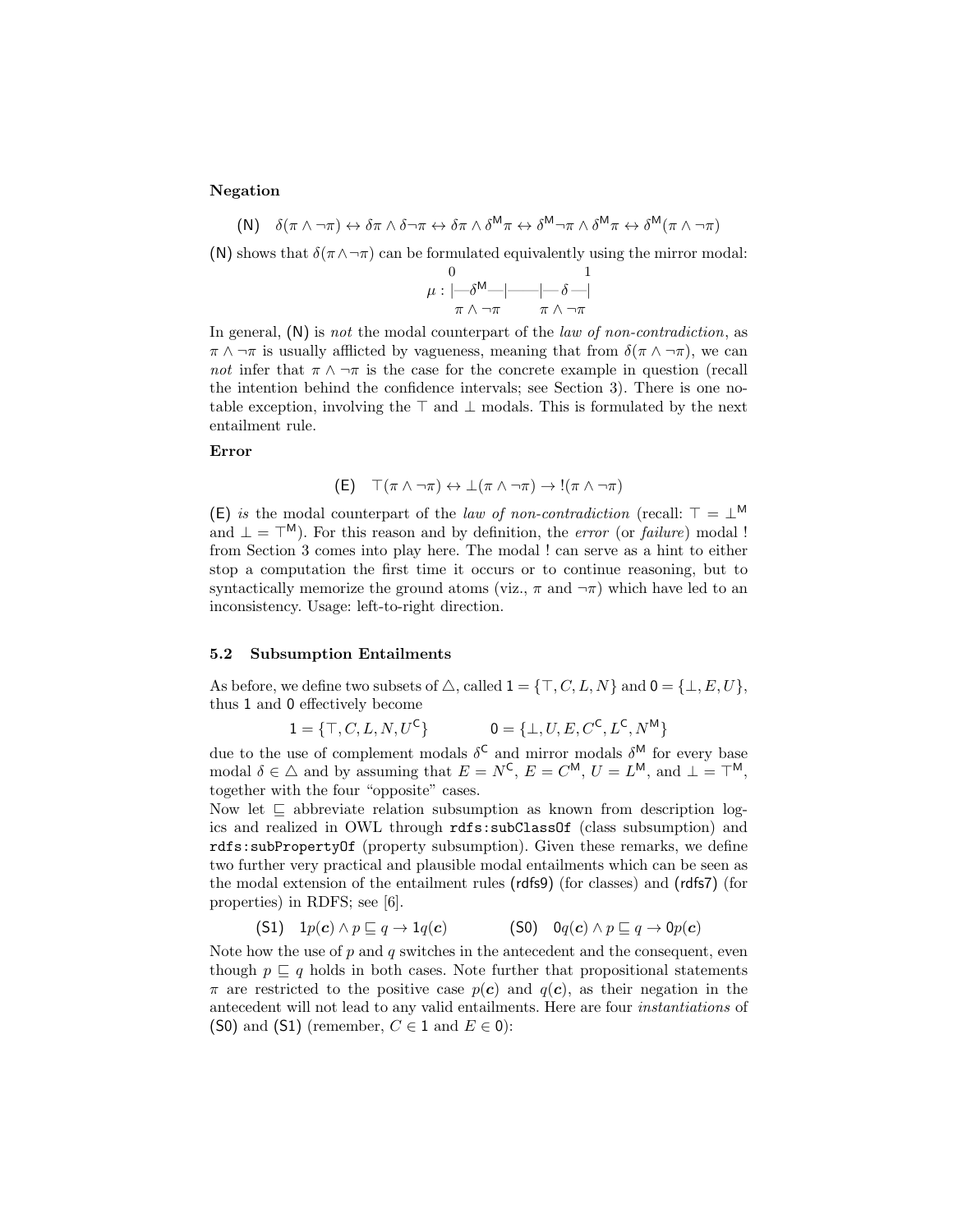$C$ ViralHepatitisB $(x) \wedge V$ iralHepatitisB  $\sqsubseteq$  ViralHepatitis  $\rightarrow C$ ViralHepatitis $(x)$ EHepatitis $(x) \wedge$  ViralHepatitis  $\Box$  Hepatitis  $\rightarrow$  EViralHepatitis $(x)$ 

 $C$ deeplyEnclosedIn $(x, y) \wedge$ deeplyEnclosedIn  $\sqsubset$  containedIn  $\rightarrow$  CcontainedIn $(x, y)$ EcontainedIn $(x, y) \wedge$  superficiallyLocatedIn  $\sqsubseteq$  containedIn  $\rightarrow$  EsuperficiallyLocatedIn $(x, y)$ 

#### 5.3 Extended RDFS & OWL Entailments

In this section, we will consider some of the entailment rules for RDFS [6] and a restricted subset of OWL [18]. Remember that modals only head literals  $\pi$ , neither TBox nor RBox axioms. Concerning the original entailment rules, we will distinguish *four principal cases* to which the extended rules belong (we will only consider the unary and binary case here as used in description logics/OWL):

- 1. TBox and RBox axiom schemas will not undergo a modal extension;
- 2. rules get extended in the antecedent;
- 3. rules take over the modal from the antecedent to the consequent;
- 4. rules aggregate several modals from the antecedent in the consequent.

We will illustrate the individual cases in the following subsections with examples by using a kind of description logic syntax. Clearly, the set of extended entailments depicted here is not complete.

Case-1 Rules: No Modals Entailment rule rdfs11 from [6] deals with class subsumption:  $C \sqsubseteq D \land D \sqsubseteq E \rightarrow C \sqsubseteq E$ . As this is a terminological axiom schema, the rule stays constant in the modal domain. Example:

ViralHepatitisB  $\Box$  ViralHepatitis  $\land$  ViralHepatitis  $\Box$  Hepatitis

$$
\rightarrow \mathsf{ViralHepatitisB} \sqsubseteq \mathsf{Hepatitis}
$$

Case-2 Rules: Modals on LHS, No or  $\top$  Modals on RHS The following original rule rdfs3 from [6] imposes a range restriction on objects of binary ABox relation instances:  $\forall P.C \land P(x,y) \rightarrow C(y)$ .

The extended version (which we call Mrdfs3) needs to address the proposition in the antecedent, but must not change the consequent (even though we always use the  $\top$  modality here for typing; see Section 2):

 $(Mrdfs3) \quad \forall P.C \land \delta P(x,y) \rightarrow \top C(y)$ 

Example:  $\forall$ suffersFrom.Disease ∧ LsuffersFrom $(x, y) \rightarrow \top$ Disease $(y)$ 

Case-3 Rules: Keeping LHS Modals on RHS Inverse properties switch their arguments [18]:  $P \equiv Q^- \wedge P(x, y) \rightarrow Q(y, x)$ . The extended version of rdfp8 simply keeps the modal operator:

 $(Mrdfp8)$   $P \equiv Q^- \wedge \delta P(x, y) \rightarrow \delta Q(y, x)$ 

Example: containedIn  $\equiv$  contains<sup>-</sup> ∧ CcontainedIn $(x, y) \rightarrow C$ contains $(y, x)$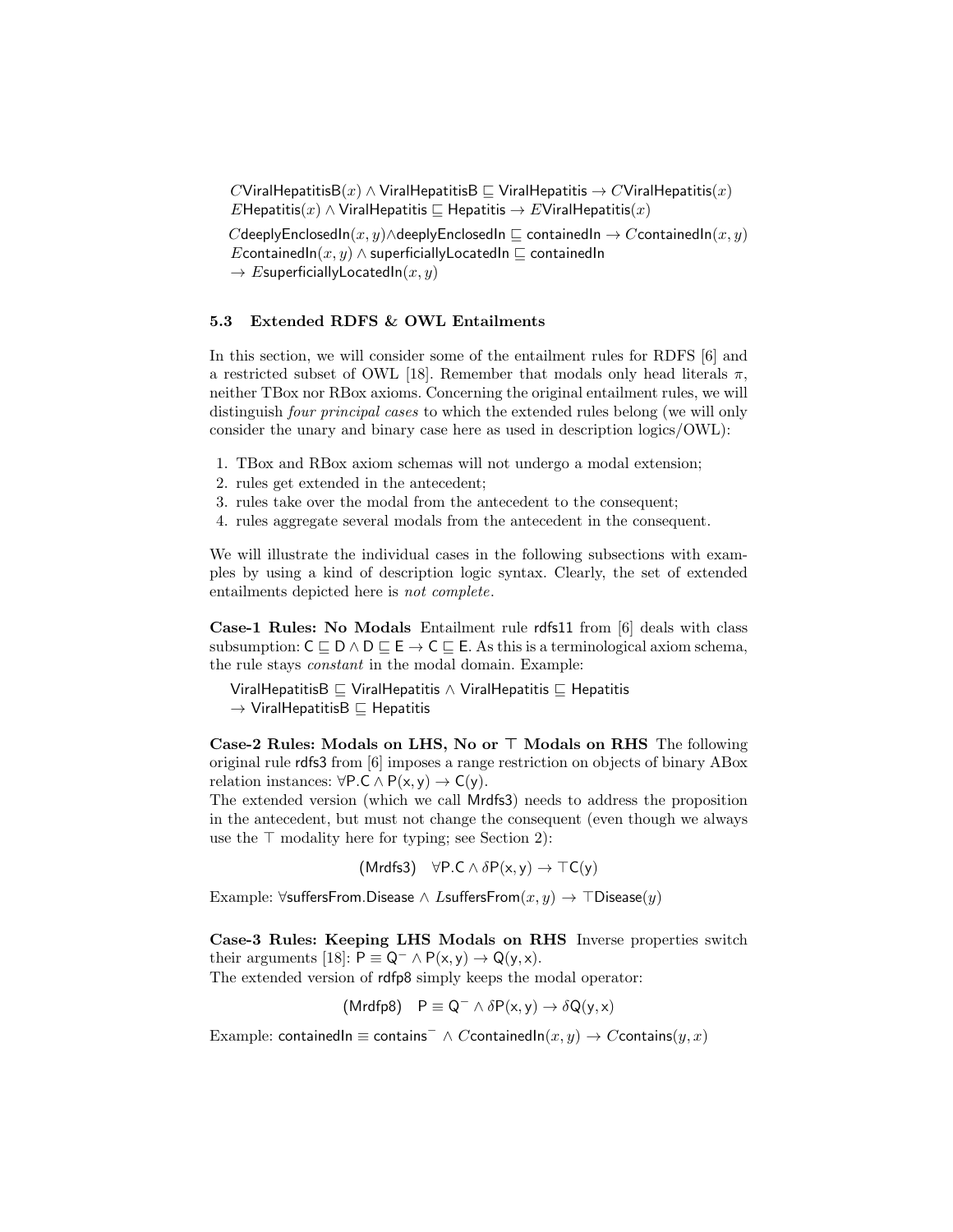Case-4 Rules: Aggregating LHS Modals on RHS Now comes the most interesting case of modalized RDFS/OWL entailment rules that offers several possibilities on a varying scale between skeptical and credulous entailments, depending on the degree of uncertainty, as expressed by the measuring function  $\mu$ of the modal operator. Consider the original rule rdfp4 from [18] for transitive properties  $P: P^+ \sqsubseteq P \wedge P(x, y) \wedge P(y, z) \rightarrow P(x, z)$ .

How does the modal on the RHS of the extended rule look like, depending on the two LHS modals? There are several possibilities. By operating directly on the modal hierarchy, we are allowed to talk about, e.g., the least upper bound or the greatest lower bound of  $\delta$  and  $\delta'$ . When taking the associated confidence intervals into account, we might even play with the low and high number of the intervals, say, by applying the arithmetic mean or simply by multiplying the corresponding numbers.

Let us first consider the general rule from which more specialized versions can be derived, simply by instantiating the combination operator  $\odot$ :

$$
(\mathsf{Mrdfp4}) \quad P^+ \sqsubseteq P \land \delta P(x,y) \land \delta' P(y,z) \to (\delta \odot \delta') P(x,z)
$$

Here is an instantiation of Mrdfp4 dealing with the transitive relation contains from above: Ccontains $(x, y) \wedge L$ contains $(y, z) \rightarrow (C \odot L)$ contains $(x, z)$ 

What is the result of  $C \odot L$  here? It depends. Probably both on the application domain and the epistemic commitment one is willing to accept about the "meaning" of gradation words/modal operators. To enforce that  $\odot$  is at least both commutative and associative is probably a good idea, making the sequence of modal clauses order-independent.

#### 5.4 Custom Entailments

Custom entailments are inference rules that are not derived from universal nonmodalized RDFS and OWL entailment rules (Section 5.3), but have been formulated to capture the domain knowledge of experts (e.g., physicians). Here is an example. Consider that Hepatitis B is an infectious disease

```
ViralHepatitisB \sqsubset InfectiousDisease \sqsubset Disease
```
and note that there exist vaccines against it. Assume that the liver  $l$  of patient  $p$ quite hurts (modal C), but p has been definitely vaccinated (modal  $\top$ ) against Hepatitis B before:

 $ChasPair(p, l) \wedge \top$ vaccinatedAgainst $(p, V$ iralHepatitisB)

Given that p received a vaccination, the following custom rule will not fire  $(x)$ and  $y$  below are now universally-quantified variables;  $z$  an existentially-quantified RHS-only variable):

 $\top$ Patient $(x) \wedge \top$ Liver $(y) \wedge C$ hasPain $(x, y) \wedge U$ vaccinatedAgainst $(x, V$ iralHepatitisB)  $\rightarrow N$ ViralHepatitisB $(z) \wedge N$ suffersFrom $(x, z)$ 

Now assume another person  $p'$  that is pretty sure (s) he was never vaccinated:

 $E$ vaccinatedAgainst $(p',$ ViralHepatitisB)

Given the above custom rule, we are allowed to infer that  $(h$  instantiation of z)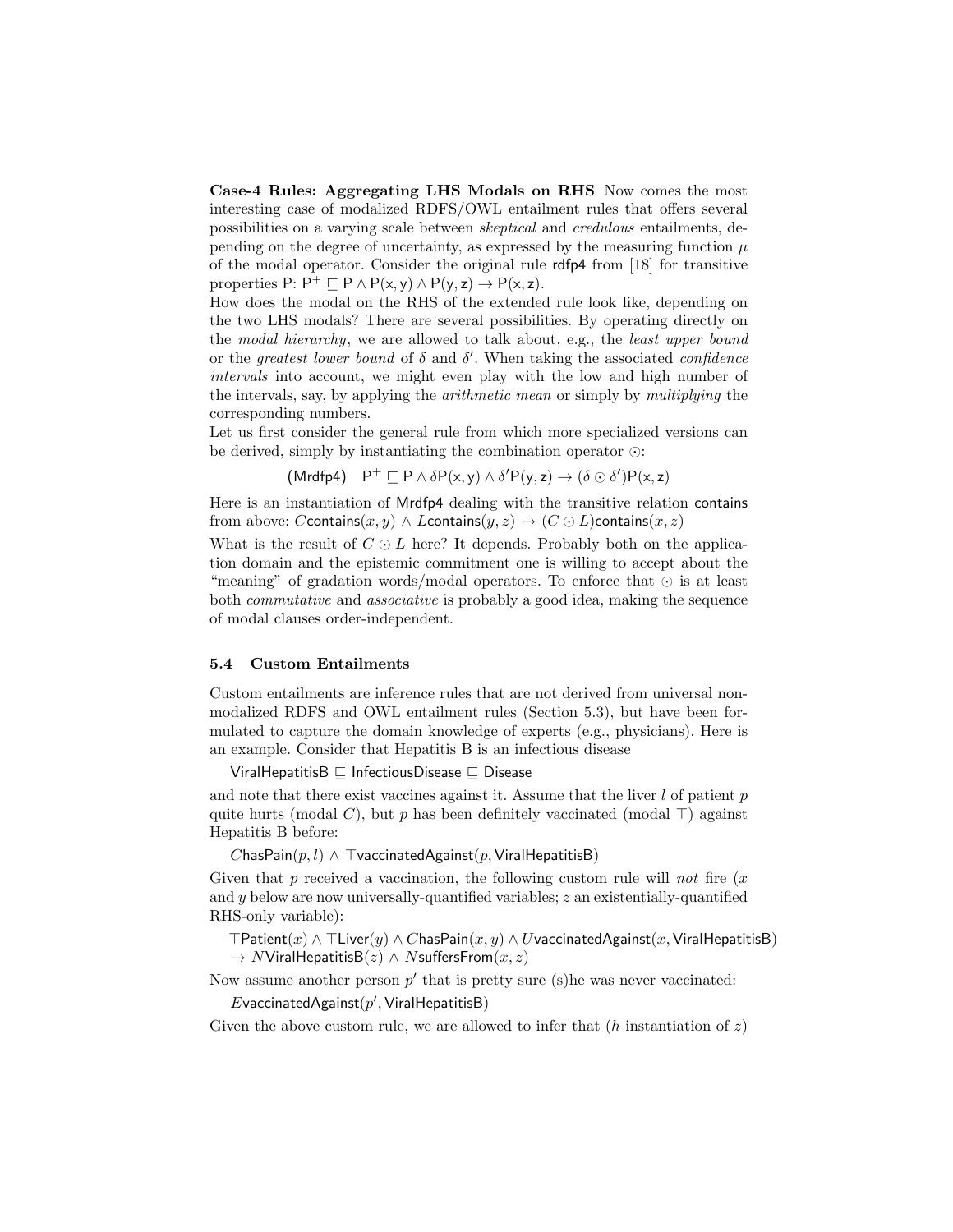$N$ ViralHepatitis $\mathsf{B}(h) \wedge N$ suffersFrom $(p',h)$ 

The subclass axiom from above thus assigns

 $N$ InfectiousDisease $(h)$ 

so that we can query for patients for whom an infectious disease is not unlikely. in order to initiate appropriate methods (e.g., further medical investigations).

## 6 Related Approaches and Remarks

It is worth noting to state that this paper is interested in the representation of and reasoning with *uncertain assertional* knowledge, and neither in dealing with vagueness found in natural language (very small), nor in handling defaults and exceptions in terminological knowledge (penguins can't fly).

To the best of our knowledge, the modal logic presented in this paper uses for the first time modal operators for expressing the degree of (un)certainty of propositions. These modal operators are interpreted in the model theory through confidence intervals, by using a measure function  $\mu$ . From a model point of view, our modal operators are related to *counting modalities*  $\Diamond^{\geq k}$  [4, 1]—however, we do not require a fixed number  $k \in \mathbb{N}$  of reachable successor states (absolute frequency), but instead *divide* the number of worlds v reached through label  $\delta \in \Delta$  by the number of all reachable worlds, given current state w, yielding  $0 \leq p \leq 1$ . This fraction then is further constrained by requiring  $p \in \mu(\delta)$ (relative frequency), as defined in case 5. of the satisfaction relation in Sections 4.2 and 4.3.

As [20] precisely put it: "... what axioms and rules must be added to the propositional calculus to create a usable system of modal logic is a matter of philosophical opinion, often driven by the theorems one wishes to prove ...". Clearly, the logic  $\Lambda$  is no exception and its design is driven by commonsense knowledge and plausible inferences, we try to capture.

Our modal logic can be regarded as an instance of the normal modal logic  $\mathbf{K} := (N) + (K)$  when identifying the basic modal operator  $\Box$  with the modal  $\top$  (and only with  $\top$ ) and by enforcing the *well-behaved* frame condition from Section 4.3. Given  $\square \equiv \top$ , A then includes the *necessitation rule* (N)  $p \to \top p$ and the distribution axiom  $(K) \top (p \rightarrow q) \rightarrow (\top p \rightarrow \top q)$  where p, q being special theorems in  $\Lambda$ , viz., positive and negative propositional letters.

 $(N)$  can be seen as a special case of  $(L)$ , the Lift modal entailment (left-toright direction) from Section 5.1. (K) can be proven in  $\Lambda$  by choosing  $\top \in \mathbf{1}$ in simplification rule 8b (Section 4.1) and by instantiating  $(G)$ , the *Generalize* modal entailment (Section 5.1), together with the application of the tautology  $(p \to q) \Leftrightarrow (\neg p \lor q)$ :

$$
\frac{\top(p \to q) \to (\top p \to \top q)}{\top(\neg p \lor q) \to (\neg \top p \lor \top q)} \\
\frac{(\top \neg p \lor \top q) \to (\neg \top p \lor \top q)}{\top \neg p \to \neg \top p} \\
\frac{\top \neg p \to \neg \top p}{\bot p \to \top \neg p}
$$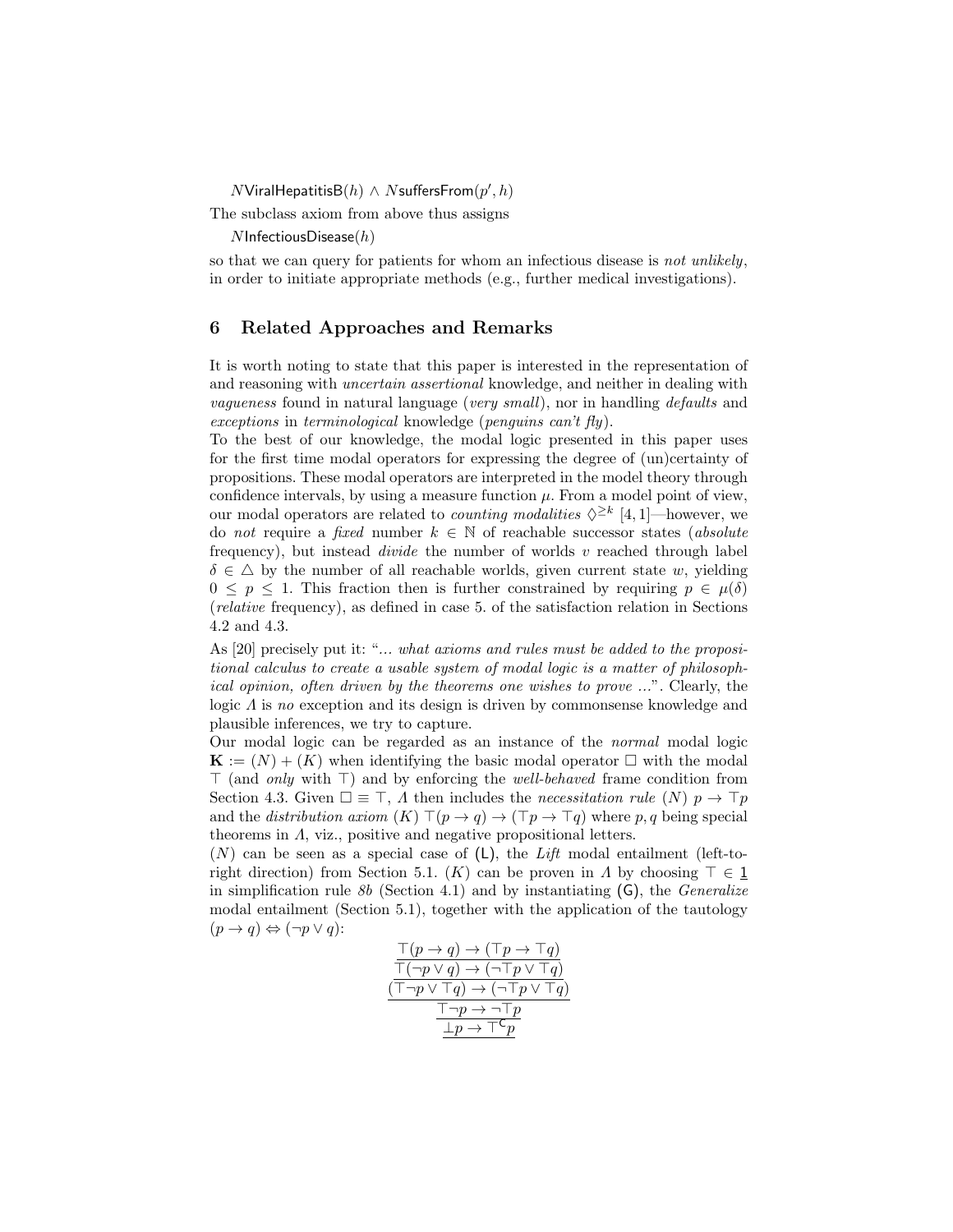The final simplification at which we arrive is valid, since  $\perp \preceq \top^{\mathsf{C}}$ :  $\mu(\perp) = [0,0] \subseteq [0,1) = \mu(\top^{\mathsf{C}})$ 

Again, through (L) (right-to-left direction),  $\Lambda$  also incorporates the reflexivity axiom (T)  $\top p \to p$  making  $\Lambda$  (at least) an instance of the system **T**. However, this investigation is in a certain sense useless as it does not address the other modals: almost always, neither  $(N)$ ,  $(K)$ , nor  $(T)$  hold for modals from  $\Delta$ . Thus, we can not view  $\Lambda$  as an instance of a *poly-modal* logic.

Several approaches to representing and reasoning with uncertainty have been investigated in Artificial Intelligence (see [14, 5] for two comprehensive overviews). Very less so has been researched in the Description Logic community, and little or nothing of this research has find its way into implemented systems. [7] and  $[8]$  consider *uncertainty* in  $\text{ALC}$  concept hierarchies, plus concept typing of individuals (unary relations) in different ways (probability values vs. intervals; conditional probabilities in TBox vs. ABox). They do not address uncertain binary (or even *n*-ary) relations. [19] investigates *vagueness* in  $ALC$  concept descriptions to address statements, such as the patient's temperature is high, but also for determining membership degree (38.5 °C). This is achieved through membership manipulators which are functions, returning a truth value between 0 and 1, thus deviating from a two-valued logic. [17] defines a fuzzy extension of  $\mathcal{ALC}$ , based on Zadeh's *fuzzy logic*. As in [19], the truth value of an assertion is replaced by a membership value from [0, 1].  $\text{ALC}$  assertions  $\alpha$  in [17] are made fuzzy by writing, e.g.,  $\langle \alpha \rangle$  n), thus taking a single truth value from [0, 1]. An even more expressive description logic, Fuzzy OWL, based on OWL DL, is investigated in [16].

Our work might be viewed as a modalized version of a restricted fragment of Subjective Logic [9, 10], a probabilistic logic that can be seen as an extension of Dempster-Shafer belief theory. Subjective Logic addresses subjective believes by requiring numerical values for *believe b, disbelieve d,* and *uncertainty u,* called (subjective) opinions. For each proposition, it is required that  $b + d + u = 1$ . The translation from modals  $\delta$  to  $\langle b, d, u \rangle$  is determined by the length of the confidence interval  $\mu(\delta) = [l, h]$  and its starting/ending numbers, viz.,  $u := h - l$ ,  $b := l$ , and  $d := 1 - h$ .

# Acknowledgements

The research described in this paper has been co-funded by the Horizon 2020 Framework Programme of the European Union within the project PAL (Personal Assistant for healthy Lifestyle) under Grant agreement no. 643783. The authors have profited from discussions with our colleagues Miroslav Janíček and Bernd Kiefer and would like to thank the three reviewers for their suggestions.

## References

1. Areces, C., Hoffmann, G., Denis, A.: Modal logics with counting. In: Proceedings of the 17th Workshop on Logic, Language, Information and Computation (WoLLIC). pp. 98–109 (2010)